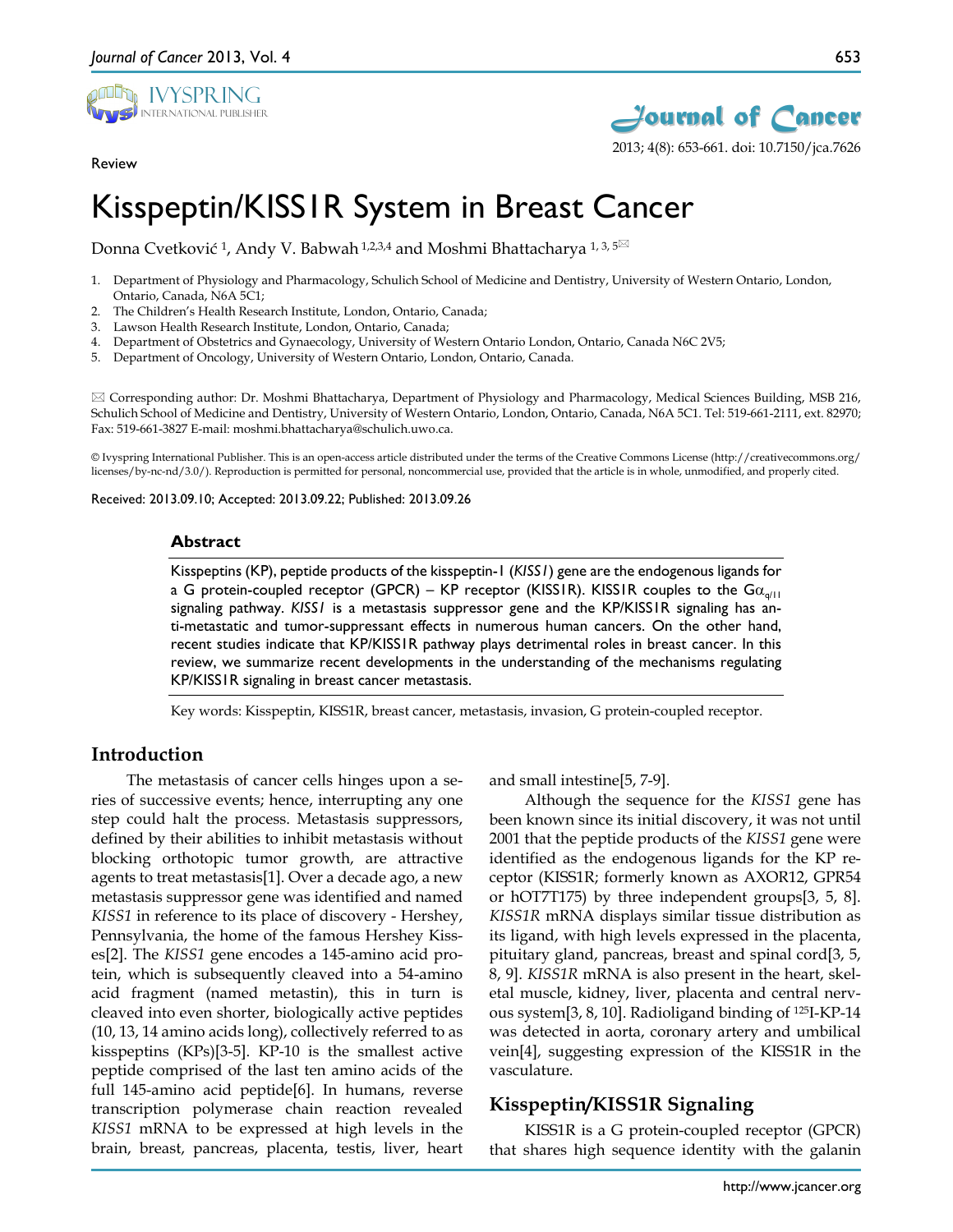receptor[3, 5, 8]. KISS1R couples to the  $Ga_{q/11}$  signaling pathway and activates the primary effector phospholipase C (PLC). Activation of the PLC results in the formation of inositol- $(1,4,5)$ -trisphosphate  $(IP_3)$ and diacylglycerol, mobilization of calcium and activation of protein kinase C (PKC) and extracellular signal-regulated kinases 1 and 2 (ERK1/2)[11-13] (Fig. 1). These secondary messengers are associated with KISS1R signaling in a variety of cell types and may be ubiquitous components of the KP/KISS1R signaling system[3, 5, 8]. Other secondary effectors of the KP/KISS1R signaling pathway which may prove to regulate KISS1R signaling in a cell-specific manner include p38, phosphatidylinositol-3-kinase (PI3K), Akt and arachidonic acid[3, 8, 14, 15] (Fig. 1). Notably, emerging findings are showing that KISS1R activates a plethora of signaling molecules that have the potential to regulate a diverse array of biological processes, and that is in fact being observed and will be discussed later.

One of the principal mechanisms for switching off GPCR signaling is homologous desensitization, a process that involves the co-ordinated actions of two families of proteins, the GPCR kinases (GRKs) and β-arrestins[16, 17]. For the prototypical GPCR, such as the α-adrenergic receptor, the ligand-bound receptor undergoes GRK-dependent phosphorylation at residues on its intracellular loops and carboxyl terminus. Phosphorylation of the receptor promotes the high-affinity binding of β-arrestins-1 and -2 to the receptor, which physically blocks further coupling to G proteins[16, 17]. β-arrestins also target many GPCRs for internalization in clathrin-coated vesicles; once internalized, the receptor is either directed for degradation *via* lysosomes or recycling back to the cell surface *via* recycling endosomes[16, 17].

KISS1R has been shown to be constitutively associated with GRK2 and β-arrestins-1 and -2, and as noted for many GPCRs, these interactions are mediated through residues in the second intracellular loop and cytoplasmic tail of KISS1R[12]. KISS1R undergoes GRK2-dependent desensitization, however, this occurs in a phosphorylation independent manner[11]. The G protein-uncoupled receptor then undergoes β-arrestin-dependent internalization *via* clathrin-coated pits[12]. Recent studies have shown that the bulk of internalized KISS1R is rapidly recycled back to the cell surface with little being targeted for degradation[18]. This led to the recognition that through rapid recycling, the cell maintains an active pool of KISS1R at the cell surface permitting prolonged KP-dependent signaling in the presence of continuous receptor desensitization[11]. This finding is crucial to the future development of any KP-based therapy.

For a number of GPCRs, β-arrestins also act as molecular adapters and recruit signaling proteins to the agonist-occupied GPCR[19]. Thus, in their own right, β-arrestins also act as signaling molecules. Recently, members of our group have demonstrated that KISS1R also undergoes β-arrestin-dependent signaling in several cell types including breast cancer MDA-MB-231 cells[12, 13]. Specifically, in the MDA-MB-231 cell line, they demonstrated that  $\beta$  arrestin-2 mediates a robust activation of ERK1/2[12]. Importantly, it is now demonstrated that KISS1R activates ERK1/2 *via* both  $Gα<sub>q/11</sub>$  and β-arrestin-2; hence, ERK1/2 represents a major regulator of the KP/KISS1R signaling[12]. In many human cancers, ERK1/2 activity is dysregulated and this altered activity is often implicated in tumorigenesis and resistance to anticancer therapies[20].



**Fig 1. Established and putative signaling pathways coupled to KISS1R. KISS1R is a G<sub>q/11</sub>-coupled receptor, resulting in the activation of the** primary effector phospholipase C (PLC) and associated secondary effectors such as protein kinase C (PKC) and ERK1/2. KISS1R can also signal *via* G protein-independent (β-arrestin-dependent) pathway to also activate ERK1/2. KISS1R activates several secondary effectors including p38, phosphatidylinositol-3-kinase (PI3K) but it is not yet known through which pathway they are activated.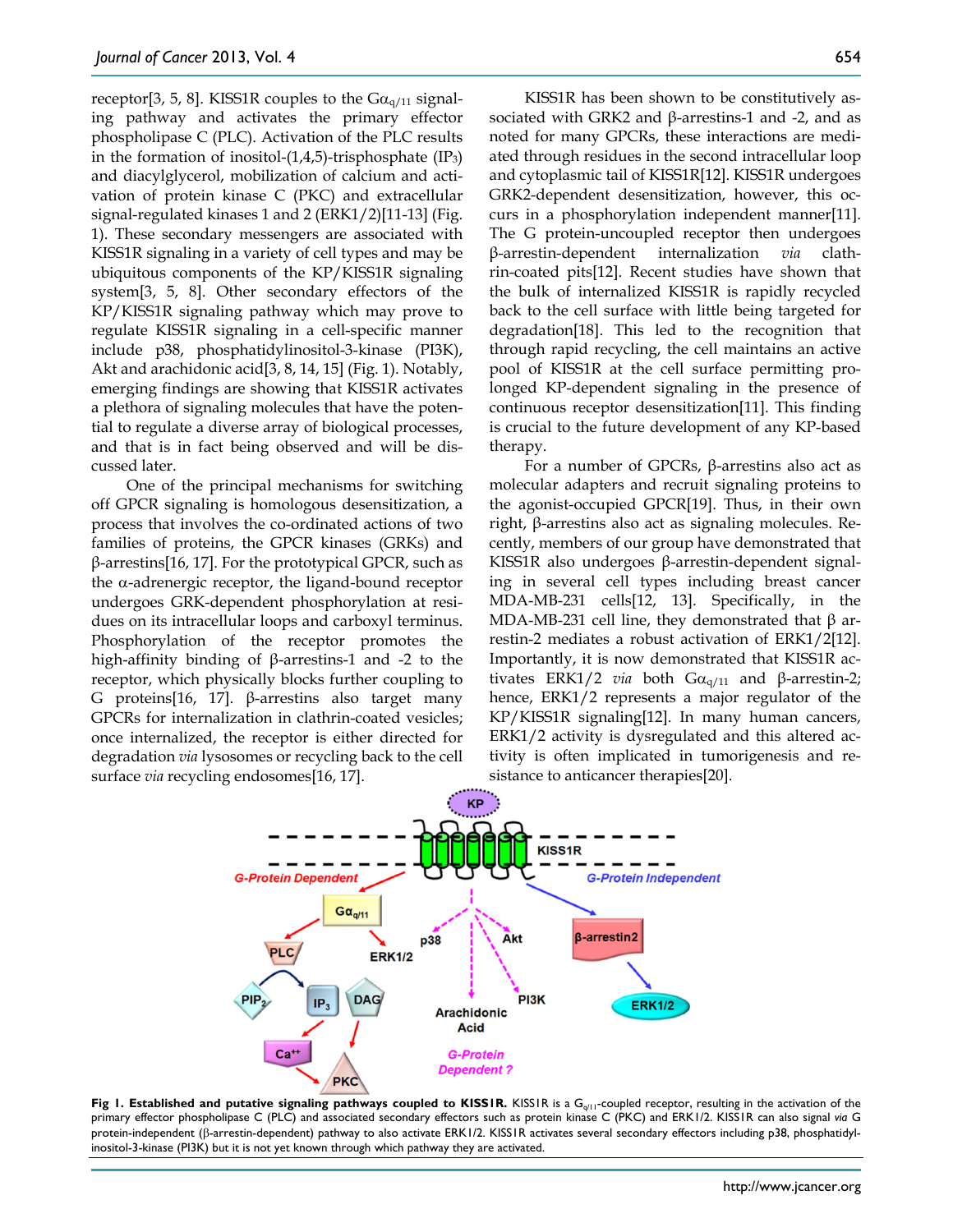The functional roles of the KP/KISS1R system have been extensively reviewed[9,21]. Physiologically, the KP/KISS1R signaling system potently triggers gonadotropin-releasing hormone release, thereby, acting a major regulator of the neuroendocrine reproductive axis[22, 23]; negatively regulates trophoblast migration and invasion, thereby, being proposed as a major regulator of placentation and fetal development[24]. In less investigated roles, the KP/KISS1R signaling system has also been proposed as a regulator of insulin secretion, cardiovascular function and kidney development (reviewed in[9, 25]). The rest of this review article will focus on the roles of KPs in regulating breast cancer biology. In many cancers, KP/KISS1R signals as a metastasis suppressor. However, we will focus on some controversial findings in breast cancer, where the role of KP/KISS1R has been difficult to discern and discuss the latest findings that shed light on the mechanisms by which KISS1R regulates breast cancer metastasis. Since KISS1R is emerging as a GPCR of widespread clinical importance, understanding the molecular mechanisms that regulate KISS1R signaling upon receptor activation is necessary to evaluate its potential as a therapeutic target.

# **Roles of KP/KISS1R as a Metastasis Suppressor**

To date, the metastasis suppressor activity of KPs have been identified in numerous cancers, including melanoma[2,7,26-28], thyroid[29,30], ovarian[31-34], bladder[35,36], gastric[37,38], esophageal[39], pancreatic[40], lung[41] and pituitary[42] cancers. The anti-cancer roles of KP/KISS1R have been recently discussed in excellent reviews[9,43-45]. For several of these cancers, a unified emerging mechanism underlying KP/KISS1R-dependent metastatic suppression is the repression of matrix metalloproteinase (MMP)-9 activity and subsequent inhibition of cancer cell migration and invasion[44, 46, 47]. Increased activation of focal adhesion kinase (FAK), leading to the formation of excessive focal adhesions and stress fibre formation have also been observed and believed to further contribute to reduced cancer cell motility[3, 48].

Clinically, a reduction in *KISS1* and/or *KISS1R* expression has been shown to be associated with poor prognosis in cancer patients and consequently, the expression of KISS1 and/or KISS1R could potentially prove to be powerful prognostic markers in clinical settings[7, 28, 32, 37-39, 41, 49-56]. Studies have also emerged that indicate that the KP/KISS1R signaling promotes tumorigenesis. For instance, in hepatocellular cancers, overexpression of *KISS1* and *KISS1R* has been observed and correlates with cancer

progression[57-59]. Furthermore, *KISS1* expression level in hepatocellular carcinoma correlated with worsened clinical outcome, as an independent prognostic marker for the aggressiveness of hepatocellular carcinoma[57-59]. Additionally, KP/KISS1R signaling appears to have detrimental effects in breast cancer.

# **KP/KISS1R Signaling in Breast Cancer Metastasis**

Initially, *KISS1* was thought to functions as a metastasis suppressor gene in human breast cancer, similar to its anti-metastatic roles observed in melanoma[60]. However, this study was done using human 'breast' cancer MDA-MB-435 cells, which have been shown to have gene expression profile more closely resembles that of melanoma cell lines, rather than that of other breast tumor cell lines[61]. Thus studies performed using this cell line must be interpreted with caution[62].

A recent landmark study established a role for KP/KISS1R signaling in regulating breast cancer metastasis using a mouse mammary tumor virus–polyoma virus middle T antigen (MMTV-PyMT) model[63]. In this model, the transformation of the mammary epithelium leads to the development of multifocal mammary adenocarcinomas and metastatic lesions in the lymph nodes and in the lungs. Cho and colleagues showed that *Kiss1r* haploinsufficiency (*Kiss1r+/−*) delayed PyMT-induced breast tumor initiation, latency, growth and metastasis[63]. Orthotopic injection of isolated mouse primary breast cancer MMTV-PyMT/Kiss1r+/− cells into NOD.SCID/NCr immunocompromised mice showed reduced primary tumor growth, compared to mice injected with MMTV-PyMT/Kiss1r+/+ cells, indicating that reduced expression of the receptor inhibits tumor growth *in vivo*. Additionally, the authors showed that KISS1R plays a vital role in Ras-induced MCF10A cell tumorigenesis signaling *via* RhoA GTPase downstream of  $Ga_{q}$  activation. Although the authors did not provide any evidence that KISS1R regulates metastasis using a xenograft mouse model, this study clearly establishes that KISS1R positively regulates tumorigenesis and metastasis although the underlying molecular mechanism remain to be deciphered.

# **KISS1 Expression in Human Breast Tumors**

The first evidence that *KISS1* expression is elevated in patient breast tumors was shown in a study by Martin and colleagues[64]. They demonstrated that *KISS1* mRNA expression was elevated in node-positive tumors, compared to node-negative ones and that *KISS1 mRNA* and protein expression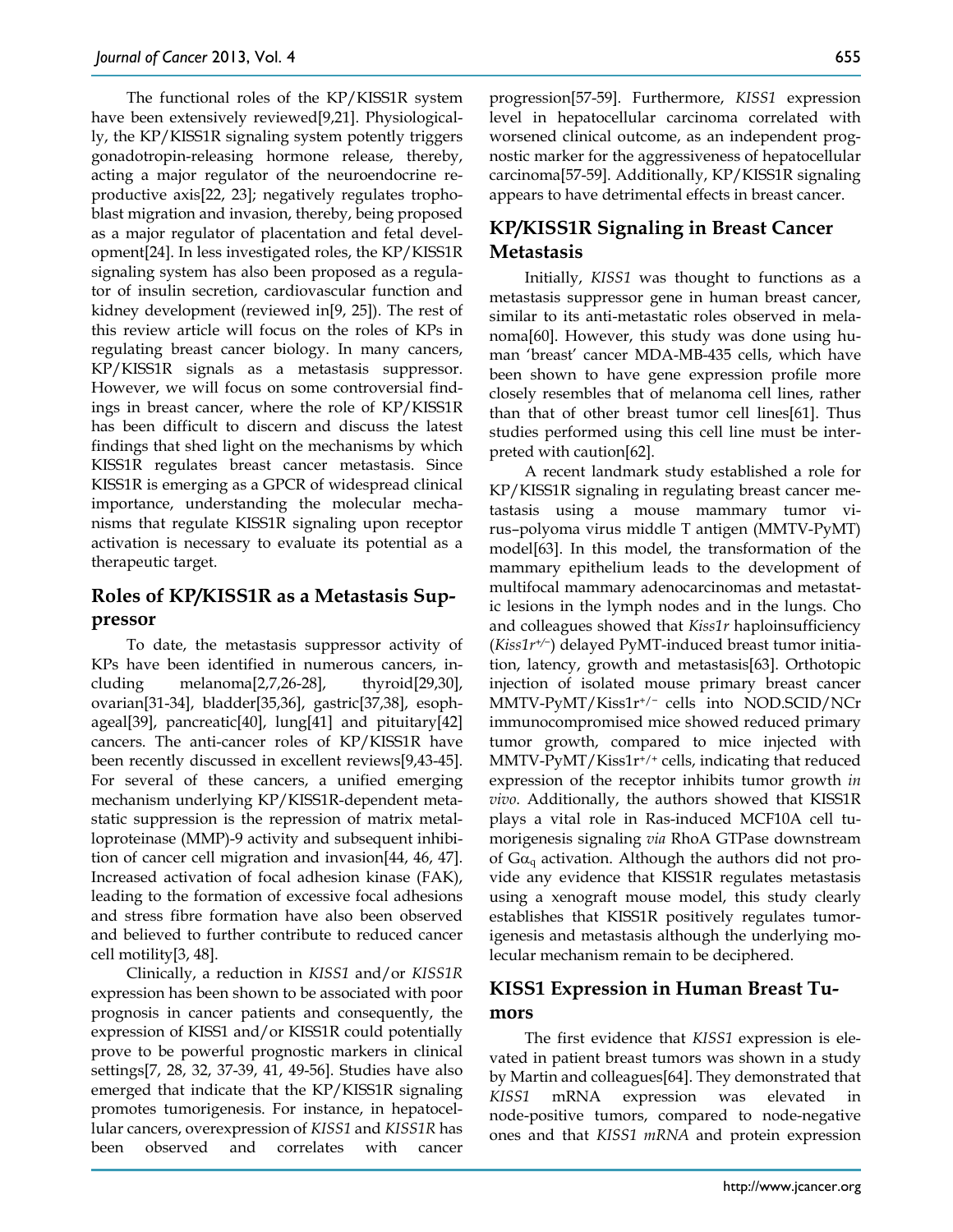increased with tumor grade as determined by quantitative-PCR analysis and immunohistochemistry, respectively. Moreover, they found that patients with metastatic disease had elevated levels of *KISS1* expression compared to healthy individuals, and that this associated with poor patient prognosis. A rise in *KISS1R* mRNA expression in node-positive tumors was observed, although this was not statistically significant. This study also showed that the over-expression of *KISS1* in MDA-MB-231 human breast cancer cells increased their invasiveness and decreased their adhesive property using Matrigel-coated transwell chamber invasion assays, thus, providing evidence that *KISS1* may not be functioning as a metastasis suppressor in breast cancer cells[64].

In sharp contrast to the study by Martin and colleagues[64], other reports indicate that *KISS1* mRNA and protein expression is absent in node-positive tumors, and found a significant negative correlation with axillary lymph node involvement[52, 65, 66]. No association of *KISS1* expression was found with genes that regulate cell-cycle and proliferation such as *HER2*, *VEGF* and *p53*[52]. *KISS1* mRNA and protein expression was also found to be significantly higher in primary breast cancer compared with breast tumors that metastasized to the brain[67, 68]. In fact, a significant down-regulation of *KISS1* expression has been reported in brain metastatic lesions, compared to primary ductal carcinomas and this correlated with immunohistochemical analysis of KISS1 protein levels[64]. This suggests that a loss of *KISS1* may contribute to the formation of distant metastases, since there was a down-regulation of *KISS1* expression in the metastases compared to primary tumors [67]. Thus, these studies support the anti-metastatic role of *KISS1*[52, 67].

The reason for these contradictory results remain unclear; however, with the analysis of patient samples, factors have to be taken into consideration such as whether the patients had received chemotherapy, the age of the women (pre- *versus* post-menopausal) and the genetic diversity of the patient population. These factors are not always considered or included as part of the analysis. Interestingly, these later studies did not examine *KISS1R* association with axillary lymph node involvement and thus, further studies are necessary to better understand changes in the expression profile of KISS1 and KISS1R in patients at the gene and protein level. Furthermore, recent studies have shown that the estrogen receptor (ER) status of breast tumors has to be taken into consideration since expression and function of both *KISS1* and *KISS1R* are modulated by estrogen.

## **Regulation of KISS1 and KISS1R Expression by Estrogen in Breast Cancer**

The steroid hormone estrogen plays a critical role in the development of the mammary epithelium during puberty[69-72]. Estradiol  $(E_2)$  acting through ERα is required for the normal growth and development of the mammary ductal network[71,73]. ERα activation is mitogenic in normal and transformed cells, but is able to suppress processes such as epithelial-mesenchymal transition (EMT)[69, 73].

It is well established through studies using mice and rats, that in the hypothalamus, *KISS1* mRNA level is directly regulated by  $E_2[74, 75]$ . ER $\alpha$ -mediated pathways play a crucial role in breast carcinogenesis; moreover, ERα is an important prognostic indicator in breast cancer and of the response to endocrine therapy[76, 77], with breast tumors typically categorized as being ER-positive or ER-negative[71]. In a 2007 study, Marot and colleagues investigated whether the expression of *KISS1* and *KISS1R* is regulated by estrogen and whether this is clinically relevant. They found that *KISS1* and *KISS1R* expression was negatively regulated by  $E_2$ . Furthermore, among post-menopausal women with ERα-positive tumor samples who had been treated with the ER antagonist, tamoxifen, patients with shorter relapse-free survival had elevated expression of *KISS1* and *KISS1R* mRNA compared to tumors expressing low mRNA levels of these genes. They reported that *KISS1* mRNA levels were high in breast tumors, compared to normal mammary tissue, whereas *KISS1R* mRNA levels were high in invasive tumors compared to normal tissue[78]. In contrast to this study, Jarzabek and others reported that ER-positive tumors exhibited higher *KISS1* and *KISS1R* levels than ER-negative tumors[50]. This study also revealed that KISS1R expression is negatively associated with HER2 status in breast cancer[50]. Thus the expression profile and roles of *KISS1* and *KISS1R in* breast cancer has been difficult to discern and this might simply reflect the great heterogeneity among breast tissue, in addition to the fact that mRNA levels may not necessarily correlate to protein levels.

To further study the regulation of KP/KISS1R by ERα, ERα was over-expressed in the ERα-negative MDA-MB-231 breast cancer cells[78, 79]. Treatment with E2-induced a decrease in *KISS1* mRNA levels as well as KISS1R protein levels, compared to controls[78,79]. The expression of ERα (in the absence of E2) inhibited KP-10-stimulated cell migration and invasion, and KP-10-stimulated epidermal growth factor receptor (EGFR) transactivation, compared to vector control cells[79]. However, KP-10 did not increase cell migration, invasion and motility, or stim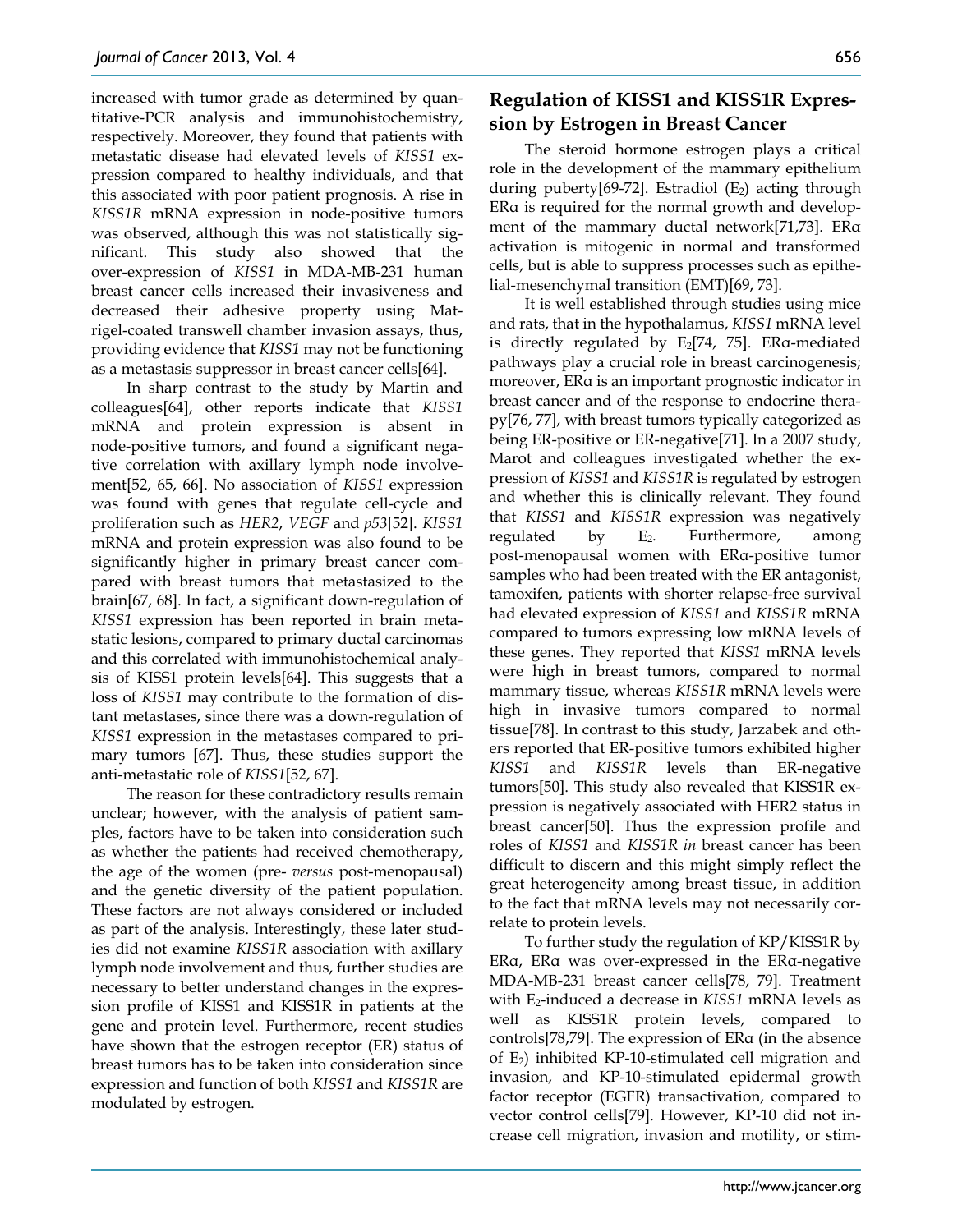ulate EGFR transactivaton in the ERα-positive T47D and MCF7 breast cancer cells[79]. Thus, in the presence of ERα, KP/KISS1R may function in an anti-metastatic capacity. In fact, Olbrich and others have shown that KP-10 inhibits bone-directed migration of KISS1R-positive MCF7 cells by down-regulating the expression of chemokine receptor CXCR4 and its ligand stomal derived factor (SDF)-1[80]. Thus, one can speculate that in normal healthy mammary epithelia, estrogen signaling through ERα is responsible for maintaining normal breast epithelial growth and function, hence maintaining KP/KISS1R signaling in check through transcriptional regulation of *KISS1*[81],

and/or *KISS1R* (Figs. 2, 3). However, in certain cancers, where ERα expression is lost or silenced *via* DNA methylation as is the case in  $ER\alpha$ -negative cancers[82, 83], the brake keeping KP/KISS1R signaling in check is removed. As a result, this disinhibition results in increased transcription of *KISS1* and/or *KISS1R*, and consequently increases signaling through KISS1R leading to the induction of EMT, ultimately allowing for the mammary epithelial cells to acquire a more migratory and invasive phenotype[79] (Fig. 3). Overall, these studies have established that the ERα status of breast epithelia critically regulates the ability of KISS1R signaling to stimulate invasiveness.



**Fig 2. Novel KP/KISS1R signaling pathways in breast cancer cells lacking the estrogen receptor, ER**α**.** ERα has been found to negatively regulates KISS1R expression. KISS1R activation in these cells leads to epidermal growth factor (EGFR) transactivation *via* β-arrestin 2- and IQGAP1-mediated pathways. KISS1R activation can induce epithelial-mesenchymal transition (EMT), resulting in a decrease in E-cadherin expression and acquisition of a mesenchymal phenotype, characterized by actin cytoskeleton re-organization and stress fiber formation. Expression of mesenchymal markers (Snail/slug, N-cadherin, Vimentin) also increases. KP/KISS1R pathway can also activate RhoA. Blue solid lines represent KISS1R interacting proteins; black dashed lines represent EGFR interacting proteins.



**Fig 3. Proposed model for ERα-dependent KP/KISS1R signaling in breast epithelia.** In normal healthy mammary epithelia, estrogen signaling through ERα is responsible for maintaining normal breast epithelial growth and function, keeping KP/KISS1R signaling in check through transcriptional regulation of *KISS* and/or *KISS1R*. However, in breast cancer, when ERα expression is lost or silenced, this results in increased transcription of *KISS1* and/or *KISS1R*, and increased receptor signaling and the induction of EMT, allowing epithelial cells to acquire a more migratory and invasive phenotype.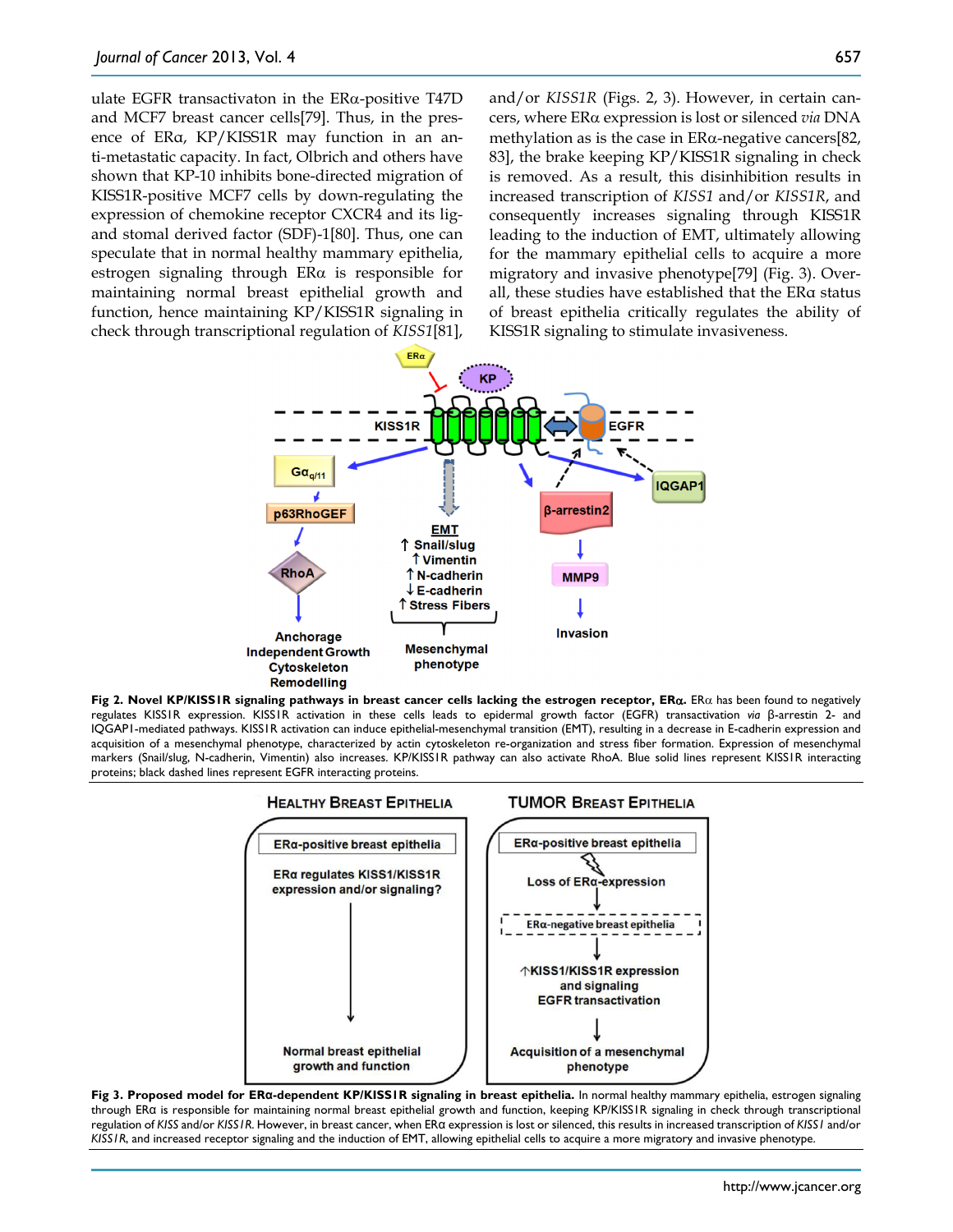The mechanistic details by which  $ER\alpha$  decreases KISS1R expression in breast cancer cells are currently unknown. A few studies have investigated how  $ER\alpha$ regulates *KISS1*. In melanoma, activator protein 2 alpha (AP-2α) has been described as a possible positive transcriptional regulator of *KISS1* in melanoma cells *via* interaction with the transcription factor, specificity 1 protein (SP1)[84]. However, in MDA-MB-231 breast cancer cells stably expressing ER $\alpha$ , E<sub>2</sub> down-regulated the transcriptional activity of the *KISS1* promoter independent of the ER element and SP1 by modulating the binding of the active RNA polymerase II at the KISS1 promotor[81]. Clearly, more studies are required to better understand how ER $\alpha$  exerts its regulatory action in breast cancer cells (ERα-positive *versus* negative), compared to its effects in some other cancers, where *KISS1* functions as a metastasis-suppressor gene.

# **Molecular Mechanisms Regulating KISS1R Signaling in Breast Cancer**

Currently, plasma KP levels in breast cancer patients are unknown. However, KP-10 immunoreactivity has been shown in aggressive MDA-MB-231 human breast cancer cells that are triple-negative (lacking ER, progesterone receptor and HER2), indicating that breast cancer cells can produce KPs. *KISS1* mRNA expression in these cells has also been demonstrated[78]. The clinical data thus far suggests that *KISS1* may be preferentially expressed in primary tumors, whereas *KISS1R* levels are higher in metastases[64, 78]. If this is the case, then the question arises as to how the receptor signals, independent of the ligand. One possibility is that KISS1R display constitutively activity[12, 85], and this has been previously described in breast cancer cells[86].

The mechanisms by which KP/KISS1R regulates breast cancer cell migration and invasion, two processes required for metastasis remain largely unknown. KP-10 can stimulate breast cancer cell migration and invasion of the ERα-negative MDA-MB-231 and Hs578T that endogenously express KISS1R, *via* transactivation of the EGFR[86]. EGFR is a well-known clinical target that is upregulated in numerous cancers, including breast cancer[87]. KP-10 stimulates EGFR transactivation and MMP-9 secretion and activity *via* a β-arrestin 2-dependent pathway [86]. In contrast, in HT-1080 human fibrosarcoma cells, where KP/KISS1R signaling is anti-invasive, *KISS1* expression reduces MMP-9 production[88]. β-arrestins have emerged as important regulators of KISS1R signaling, cancer progression, invasion and metastasis[89, 90]. Currently we do not know if KISS1R activity regulates EGF secretion; nevertheless, EGFR can also be activated independently of its ligand[91]. Furthermore, KISS1R is able to directly associate with EGFR, and stimulation of breast cancer cells with either KP-10 or EGF can regulate the endocytosis of both receptors[86], providing evidence of receptor crosstalk. One can speculate that KISS1R binds to EGFR and promotes ligand-independent activation of EGFR, and this may positively regulate breast cancer cell invasiveness (Fig. 3).

Tumor cell extravasation is a key pre-requisite step during metastasis. Exogenous expression of KISS1R in ERα-negative SKBR3 cells stimulates the extravasation of tumor cells, using the chick chorioallantoic membrane assay, providing the first evidence that KISS1R signaling regulates breast cancer invasion *in vivo*[79]. KISS1R-mediated EGFR transactivation and migration of breast cancer cells was inhibited by the KISS1R antagonist, P-234, implicating a role for KISS1R activation in these processes[79]. The actin cytoskeletal scaffolding protein IQGAP1 has been identified as a KISS1R binding partner and is necessary for KISS1R-mediated transactivation of the EGFR in breast cancer cells[79]. IQGAP1 plays a role in tumorigenesis and is considered to be an oncogene[92-94]. IQGAP1 is over-expressed in trastuzumab-resistant human breast epithelial cells and contributes to resistance to anti-HER2 therapies[93]. IQGAP1 binds to a diverse array of signaling and structural proteins regulating multiple processes such as cell polarization, motility, invasion, maintenance of cytoskeletal architecture, and E-cadherin-mediated cell-cell adhesion[94]. Endogenous KISS1R is co-localized with endogenous IQGAP1 in lamellipodia of motile breast cancer cells and regulates breast cancer cell motility[79]. IQGAP1 also interacts with β-arrestin 2, and both proteins can facilitate the scaffolding of the MAPK signaling components[95]. Thus, the association of β-arrestin 2 and IQGAP1 may bring together individual signaling complexes within the same area of the cell to allow for the spatial regulation of multiple processes including cell migration.

Thus far, studies indicate that KISS1R signaling may correlate positively with breast tumor progression and metastatic potential[63, 78, 96]. However, it appears that KP-10 does not affect proliferation of breast epithelial or breast cancer cell lines expressing the receptor endogenously or exogenously[79, 97]. The effects of KISS1R signaling on non-malignant breast epithelia are not clear. KISS1R has been shown to be expressed in normal breast tissue[5], nevertheless, the role of KISS1R in the physiological development of mammary tissue is unknown. Recently, the effect of KP signaling in the immortilized, non-transformed mammary epithelial cell line MCF10A was examined. MCF10A cells form acinar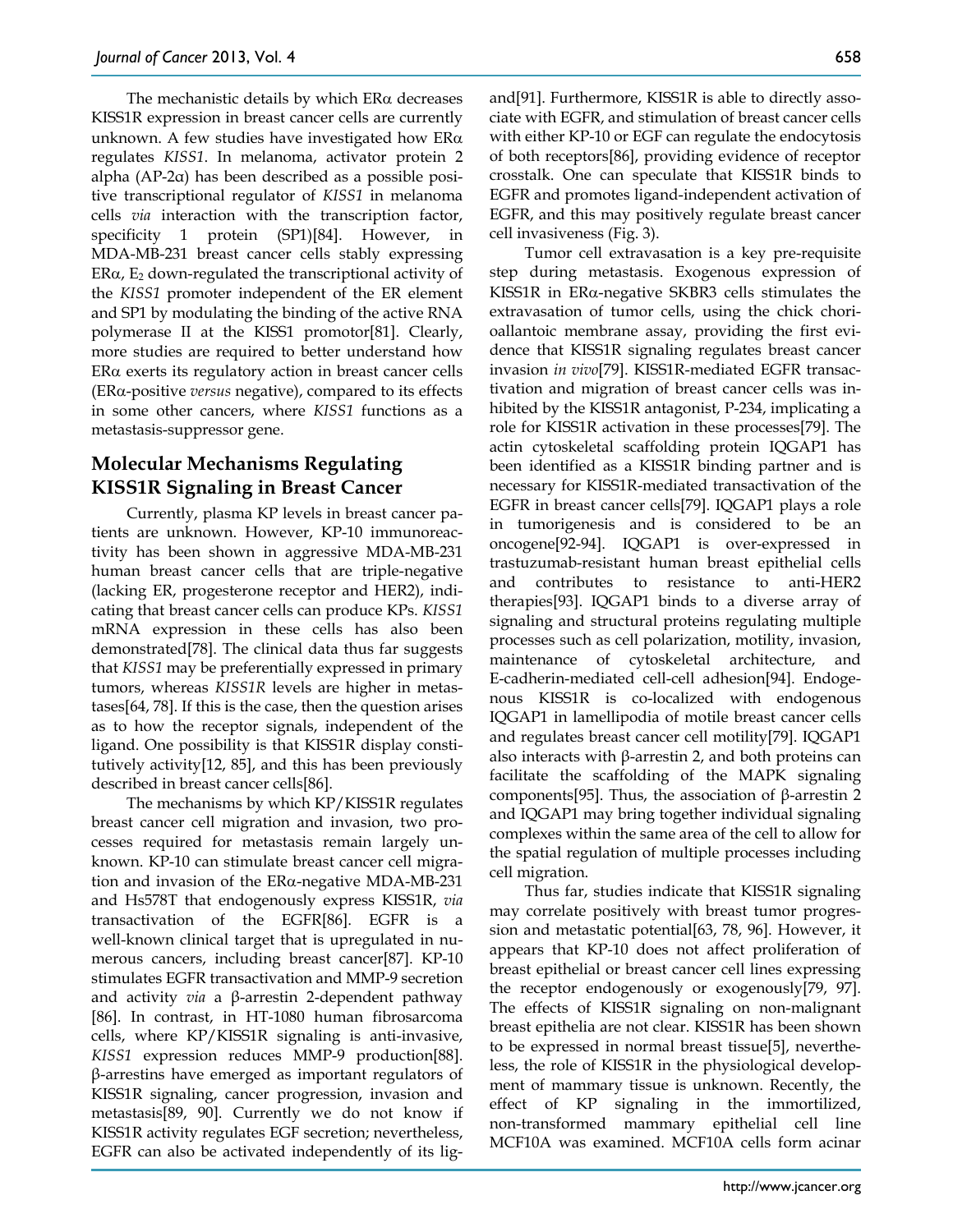structures in three-dimensional (3D) basement membrane cultures that retain characteristics of the glandular epithelium *in vivo*[98]. Interestingly, these cells are ERα-negative[99] and endogenously express KISS1R [63]. Treatment with KP-10 significantly stimulated MCF10A cells to form invasive structures compared to untreated cells in 3D Matrigel cultures[79]. Furthermore, stable expression of KISS1R in MCF10A cells significantly stimulated invasiveness independent of exogenous KP-10 and induced a mesenchymal phenotype[81]. Hence, it is possible that under pathological conditions such as breast cancer and upon loss of  $ER\alpha$ , there is an upregulation of KP and/or KISS1R. This would stimulate the mammary epithelial cells to undergo EMT-like events, acquiring mesenchymal-like phenotypes and ultimately resulting in enhanced migration and invasion and thereby promoting metastasis (Fig. 2, 3)[100].

Lastly, two recent papers have shown there is an inverse relationship between the expression of *KISS1* functioning as a metastasis suppressor and WASF3, an oncogene and a member of the Wiskott-Aldrich family of proteins[101, 102]. WASF3 promotes invasion and metastasis in breast cancer cells, which have undergone EMT[101-103]. Overexpression of WASF3 in non-invasive MCF7 and T47D human breast cancer cells, which typically do not exhibit an EMT-like phenotype, increases their invasiveness as a result of increased ZEB1/2 levels, which specifically suppresses the anti-invasion chromosome 1 miR-200a/200b/429 cluster[102]. This study showed that the upregulation of ZEB1/2 by WASF3 occurs due to a decreased expression of *KISS1*[102]. On the contrary, knockdown of WASF3 in breast cancer cells leads to reduced ZEB1 levels and increased miR-200 and E-cadherin levels, resulting in the loss of invasion potential with concomitant loss of matrix MMP-9 activity[101, 102]. Therefore, the loss of *KISS1* which has been observed clinically in regional or distant breast cancer metastases[52,65,66] could result *via* WASF3-mediated ZEB1/2 upregulation, resulting in increased metastasis, implying that this signaling pathway may be a potential target to suppress invasion of breast cancer cells.

### **Conclusions**

In this review article, we provide information as to the state of our current knowledge on the role of KP/ KISS1R signaling pathway in breast cancer. The complexity and tissue specificity of this signaling pathway remains a challenge for understanding and targeting this pathway. Emerging evidence clearly suggests that KISS1R plays critical roles in regulating signaling cascades that are involved in cell migration,

invasion and metastasis, as in the case for breast cancer. The conflicting data for the role of the KISS1 and KISS1R in tumorigenesis could possibly be due the existence of an alternately spliced form(s) of these genes or possibly due to the epigenetically regulation of these genes. Currently, the methylation status of *KISS1/KISS1R* in breast cancer is unknown but this might potentially explain differences in expression patterns observed in the difference studies. A better understanding of the underlying mechanisms by which KISS1R signaling regulates cell invasiveness, cross-talks with other receptors such as growth factor receptors and the influence of the ERα status of breast epithelia on KISS1R signaling, could shed light on whether or not targeting KISS1R in breast cancer is a potentially useful therapy.

#### **Abbreviations**

GPCR: G protein-coupled receptor; KP: kisspeptin; KISS1R: kisspeptin receptor; EGFR: epidermal growth factor receptor; GRK: GPCR kinase; SP1: specificity 1 protein; EMT: epithelial-mesenchymal transition; MMP: matrix metalloproteinase; ER: estrogen receptor; E2: Estradiol.

### **Acknowledgements**

The authors thank Dr. Jeff Dixon for valuable comments and suggestions. This work was conducted with funds to M.B. from the Canadian Institutes of Health Research (CIHR) grant MOP 107972 and funds awarded to A.V.B by the Natural Sciences and Engineering Research Council of Canada (NSERC) RGPIN/327334–2011. M.B. is a recipient of a CIHR New Investigator Salary Award. D.C. is a recipient of studentships from the Translational Breast Cancer Research Unit and the CIHR Strategic Training Program in Cancer Research and Technology Transfer, London Regional Cancer Program. SGD.

# **Competing Interests**

The authors have declared that no competing interest exists.

#### **References**

- 1. Beck BH, Welch DR. The KISS1 metastasis suppressor: a good night kiss for disseminated cancer cells. Eur J Cancer. 2005; 46: 1283-9.
- 2. Lee JH, Welch DR. Identification of highly expressed genes in metastasis-suppressed chromosome 6/human malignant melanoma hybrid cells using subtractive hybridization and differential display. Int J Cancer. 1997; 71: 1035-44.
- 3. Kotani M, Detheux M, Vandenbogaerde A, Communi D, Vanderwinden JM, Le Poul E, et al. The metastasis suppressor gene KiSS-1 encodes kisspeptins, the natural ligands of the orphan G protein-coupled receptor GPR54. The Journal of biological chemistry. 2001; 276: 34631-6.
- Mead EJ, Maguire JJ, Kuc RE, Davenport AP. Kisspeptins are novel potent vasoconstrictors in humans, with a discrete localization of their receptor, G protein-coupled receptor 54, to atherosclerosis-prone vessels. Endocrinology. 2007; 148: 140-7.
- 5. Ohtaki T, Shintani Y, Honda S, Matsumoto H, Hori A, Kanehashi K, et al. Metastasis suppressor gene KiSS-1 encodes peptide ligand of a G-protein-coupled receptor. Nature. 2001; 411: 613-7.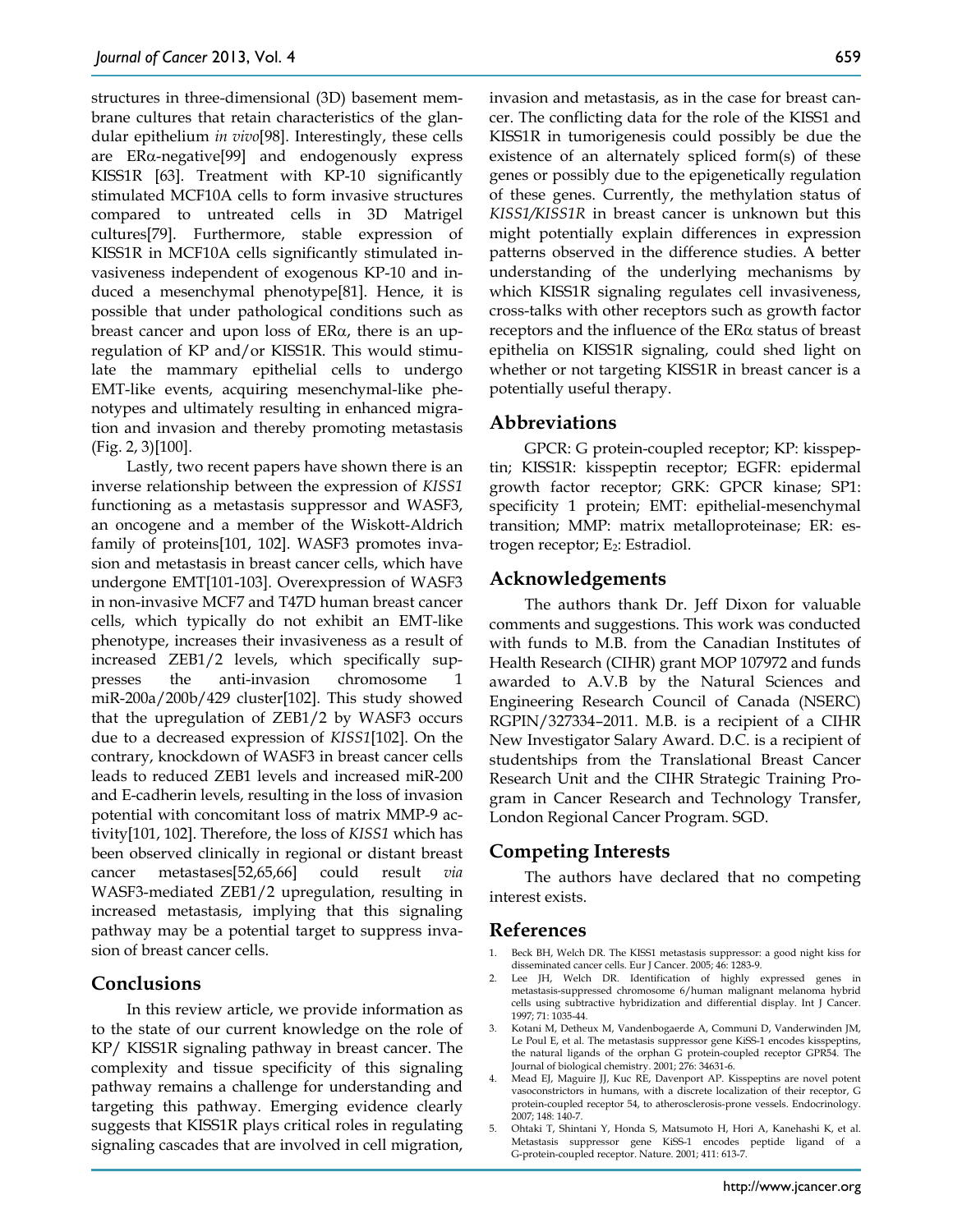- 7. Lee JH, Miele ME, Hicks DJ, Phillips KK, Trent JM, Weissman BE, et al. KiSS-1, a novel human malignant melanoma metastasis-suppressor gene. J Natl Cancer Inst. 1996; 88: 1731-7.
- 8. Muir AI, Chamberlain L, Elshourbagy NA, Michalovich D, Moore DJ, Calamari A, et al. AXOR12, a novel human G protein-coupled receptor, activated by the peptide KiSS-1. The Journal of biological chemistry. 2001; 276: 28969-75.
- Kirby HR, Maguire JJ, Colledge WH, Davenport AP. International Union of Basic and Clinical Pharmacology. LXXVII. Kisspeptin receptor nomenclature, distribution, and function. Pharmacol Rev. 2010; 62: 565-78.
- Clements MK, McDonald TP, Wang R, Xie G, O'Dowd BF, George SR, et al. FMRFamide-related neuropeptides are agonists of the orphan G-protein-coupled receptor GPR54. Biochem Biophys Res Commun. 2001; 284: 1189-93.
- 11. Babwah AV, Pampillo M, Min L, Kaiser UB, Bhattacharya M. Single-cell analyses reveal that KISS1R-expressing cells undergo sustained kisspeptin-induced signaling that is dependent upon an influx of extracellular Ca2+. Endocrinology. 2012; 153: 5875-87. doi:10.1210/en.2012-1747.
- 12. Pampillo M, Camuso N, Taylor JE, Szereszewski JM, Ahow MR, Zajac M, et al. Regulation of GPR54 signaling by GRK2 and {beta}-arrestin. Mol Endocrinol. 2009; 23: 2060-74.
- 13. Szereszewski JM, Pampillo M, Ahow MR, Offermanns S, Bhattacharya M, Babwah AV. GPR54 regulates ERK1/2 activity and hypothalamic gene expression in a Galpha(q/11) and beta-arrestin-dependent manner. PLoS One. 2010; 5: e12964.
- 14. Castano JP, Martinez-Fuentes AJ, Gutierrez-Pascual E, Vaudry H, Tena-Sempere M, Malagon MM. Intracellular signaling pathways activated by kisspeptins through GPR54: do multiple signals underlie function diversity? Peptides. 2009; 30: 10-5. doi:10.1016/j.peptides.2008.07.025.
- 15. Novaira HJ, Ng Y, Wolfe A, Radovick S. Kisspeptin increases GnRH mRNA expression and secretion in GnRH secreting neuronal cell lines. Molecular and cellular endocrinology. 2009; 311: 126-34. doi:10.1016/j.mce.2009.06.011.
- 16. Freedman NJ, Lefkowitz RJ. Desensitization of G protein-coupled receptors. Recent Prog Horm Res. 1996; 51: 319-51; discussion 52-3.
- 17. Krupnick JG, Benovic JL. The role of receptor kinases and arrestins in G protein-coupled receptor regulation. Annu Rev Pharmacol Toxicol. 1998; 38: 289-319.
- 18. Bianco SD, Vandepas L, Correa-Medina M, Gereben B, Mukherjee A, Kuohung W, et al. KISS1R intracellular trafficking and degradation: effect of the Arg386Pro disease-associated mutation. Endocrinology. 2011; 152: 1616-26. doi:10.1210/en.2010-0903.
- 19. Luttrell LM, Lefkowitz RJ. The role of beta-arrestins in the termination and transduction of G-protein-coupled receptor signals. J Cell Sci. 2002; 115: 455-65.
- 20. Britten CD. PI3K and MEK inhibitor combinations: examining the evidence in selected tumor types. Cancer chemotherapy and pharmacology. 2013; 71: 1395-409. doi:10.1007/s00280-013-2121-1.
- 21. Pinilla L, Aguilar E, Dieguez C, Millar RP, Tena-Sempere M. Kisspeptins and reproduction: physiological roles and regulatory mechanisms. Physiol Rev. 2012; 92: 1235-316.
- 22. de Roux N, Genin E, Carel JC, Matsuda F, Chaussain JL, Milgrom E. Hypogonadotropic hypogonadism due to loss of function of the KiSS1-derived peptide receptor GPR54. Proc Natl Acad Sci U S A. 2003; 100: 10972-6.
- 23. Seminara SB, Messager S, Chatzidaki EE, Thresher RR, Acierno JS, Jr., Shagoury JK, et al. The GPR54 gene as a regulator of puberty. N Engl J Med. 2003; 349: 1614-27.
- 24. Bilban M, Ghaffari-Tabrizi N, Hintermann E, Bauer S, Molzer S, Zoratti C, et al. Kisspeptin-10, a KiSS-1/metastin-derived decapeptide, is a physiological invasion inhibitor of primary human trophoblasts. J Cell Sci. 2004; 117: 1319-28.
- 25. Yi T, Tan K, Cho SG, Wang Y, Luo J, Zhang W, et al. Regulation of embryonic kidney branching morphogenesis and glomerular development by KISS1 receptor (Gpr54) through NFAT2- and Sp1-mediated Bmp7 expression. The Journal of biological chemistry. 2010; 285: 17811-20.
- 26. Goldberg SF, Miele ME, Hatta N, Takata M, Paquette-Straub C, Freedman LP, et al. Melanoma metastasis suppression by chromosome 6: evidence for a pathway regulated by CRSP3 and TXNIP. Cancer research. 2003; 63: 432-40.
- 27. Navenot JM, Wang Z, Chopin M, Fujii N, Peiper SC. Kisspeptin-10-induced signaling of GPR54 negatively regulates chemotactic responses mediated by CXCR4: a potential mechanism for the metastasis suppressor activity of kisspeptins. Cancer research. 2005; 65: 10450-6.
- 28. Shirasaki F, Takata M, Hatta N, Takehara K. Loss of expression of the metastasis suppressor gene KiSS1 during melanoma progression and its association with LOH of chromosome 6q16.3-q23. Cancer research. 2001; 61: 7422-5.
- 29. Ringel MD, Hardy E, Bernet VJ, Burch HB, Schuppert F, Burman KD, et al. Metastin receptor is overexpressed in papillary thyroid cancer and activates MAP kinase in thyroid cancer cells. J Clin Endocrinol Metab. 2002; 87: 2399.
- 30. Stathatos N, Bourdeau I, Espinosa AV, Saji M, Vasko VV, Burman KD, et al. KiSS-1/G protein-coupled receptor 54 metastasis suppressor pathway

increases myocyte-enriched calcineurin interacting protein 1 expression and chronically inhibits calcineurin activity. J Clin Endocrinol Metab. 2005; 90: 5432-40.

- 31. Gao GL, Liu LD, Zou XS, Chen WX. [Expression of KiSS-1, matrix metalloproteinase-9, nuclear factor-kappaBp65 in ovarian tumour]. Zhonghua Fu Chan Ke Za Zhi. 2007; 42: 34-8.
- 32. Hata K, Dhar DK, Watanabe Y, Nakai H, Hoshiai H. Expression of metastin and a G-protein-coupled receptor (AXOR12) in epithelial ovarian cancer. Eur J Cancer. 2007; 43: 1452-9.
- 33. Zhang C, Roepke TA, Kelly MJ, Ronnekleiv OK. Kisspeptin depolarizes gonadotropin-releasing hormone neurons through activation of TRPC-like cationic channels. J Neurosci. 2008; 28: 4423-34.
- 34. Jiang T, Zhang SL, Lin B, Meng LR, Gao H. [Expression and clinical significance of KISS-1 and GPR54 mRNA in endometrial carcinoma]. Zhonghua Zhong Liu Za Zhi. 2005; 27: 229-31.
- 35. Cebrian V, Fierro M, Orenes-Pinero E, Grau L, Moya P, Ecke T, et al. KISS1 methylation and expression as tumor stratification biomarkers and clinical outcome prognosticators for bladder cancer patients. The American journal of pathology. 2011; 179: 540-6. doi:10.1016/j.ajpath.2011.05.009.
- 36. Sanchez-Carbayo M, Belbin TJ, Scotlandi K, Prystowsky M, Baldini N, Childs G, et al. Expression profiling of osteosarcoma cells transfected with MDR1 and NEO genes: regulation of cell adhesion, apoptosis, and tumor suppression-related genes. Lab Invest. 2003; 83: 507-17.
- 37. Dhar DK, Naora H, Kubota H, Maruyama R, Yoshimura H, Tonomoto Y, et al. Downregulation of KiSS-1 expression is responsible for tumor invasion and worse prognosis in gastric carcinoma. Int J Cancer. 2004; 111: 868-72.
- 38. Guan-Zhen Y, Ying C, Can-Rong N, Guo-Dong W, Jian-Xin Q, Jie-Jun W. Reduced protein expression of metastasis-related genes (nm23, KISS1, KAI1 and p53) in lymph node and liver metastases of gastric cancer. Int J Exp Pathol. 2007; 88: 175-83.
- 39. Ikeguchi M, Yamaguchi K, Kaibara N. Clinical significance of the loss of KiSS-1 and orphan G-protein-coupled receptor (hOT7T175) gene expression in esophageal squamous cell carcinoma. Clin Cancer Res. 2004; 10: 1379-83.
- 40. Masui T, Doi R, Mori T, Toyoda E, Koizumi M, Kami K, et al. Metastin and its variant forms suppress migration of pancreatic cancer cells. Biochem Biophys Res Commun. 2004; 315: 85-92.
- 41. Zohrabian VM, Nandu H, Gulati N, Khitrov G, Zhao C, Mohan A, et al. Gene expression profiling of metastatic brain cancer. Oncol Rep. 2007; 18: 321-8.
- 42. Martinez-Fuentes AJ, Molina M, Vazquez-Martinez R, Gahete MD, Jimenez-Reina L, Moreno-Fernandez J, et al. Expression of functional KISS1 and KISS1R system is altered in human pituitary adenomas: evidence for apoptotic action of kisspeptin-10. European journal of endocrinology / European Federation of Endocrine Societies. 2011; 164: 355-62. doi:10.1530/eje-10-0905.
- 43. Gottsch ML, Clifton DK, Steiner RA. From KISS1 to kisspeptins: An historical perspective and suggested nomenclature. Peptides. 2009; 30: 4-9.
- 44. Makri A, Pissimissis N, Lembessis P, Polychronakos C, Koutsilieris M. The kisspeptin (KiSS-1)/GPR54 system in cancer biology. Cancer Treat Rev. 2008; 34: 682-92.
- 45. Cho SG, Li D, Tan K, Siwko SK, Liu M. KiSS1 and its G-protein-coupled receptor GPR54 in cancer development and metastasis. Cancer Metastasis Rev. 2012; 31: 585-91.
- 46. Li N, Wang HX, Zhang J, Ye YP, He GY. KISS-1 inhibits the proliferation and invasion of gastric carcinoma cells. World journal of gastroenterology : WJG. 2012; 18: 1827-33. doi:10.3748/wjg.v18.i15.1827.
- 47. Navenot JM, Fujii N, Peiper SC. Activation of Rho and Rho-associated kinase by GPR54 and KiSS1 metastasis suppressor gene product induces changes of cell morphology and contributes to apoptosis. Molecular pharmacology. 2009; 75: 1300-6. doi:10.1124/mol.109.055095.
- 48. Cho SG, Yi Z, Pang X, Yi T, Wang Y, Luo J, et al. Kisspeptin-10, a KISS1-derived decapeptide, inhibits tumor angiogenesis by suppressing Sp1-mediated VEGF expression and FAK/Rho GTPase activation. Cancer research. 2009; 69: 7062-70. doi:10.1158/0008-5472.can-09-0476.
- Canbay E, Ergen A, Bugra D, Yamaner S, Eraltan IY, Buyukuncu Y, et al. Kisspeptin-54 Levels are increased in Patients with Colorectal Cancer. World J Surg. 2012; 2012: 3.
- Jarzabek K, Kozlowski L, Milewski R, Wolczynski S. KiSS1/GPR54 and estrogen-related gene expression profiles in primary breast cancer. Oncol Lett. 2012; 3: 930-4.
- 51. Katagiri F, Nagai K, Kida A, Tomita K, Oishi S, Takeyama M, et al. Clinical significance of plasma metastin level in pancreatic cancer patients. Oncol Rep. 2009; 21: 815-9.
- 52. Kostadima L, Pentheroudakis G, Pavlidis N. The missing kiss of life: transcriptional activity of the metastasis suppressor gene KiSS1 in early breast cancer. Anticancer Res. 2007; 27: 2499-504.
- 53. Martins CM, Fernandes BF, Antecka E, Di Cesare S, Mansure JJ, Marshall JC, et al. Expression of the metastasis suppressor gene KISS1 in uveal melanoma. Eye (Lond). 2008; 22: 707-11.
- 54. Moya P, Esteban S, Fernandez-Suarez A, Maestro M, Morente M, Sanchez-Carbayo M. KiSS-1 methylation and protein expression patterns contribute to diagnostic and prognostic assessments in tissue specimens for colorectal cancer. Tumour Biol. 2013; 34: 471-9.
- 55. Nagai K, Doi R, Katagiri F, Ito T, Kida A, Koizumi M, et al. Prognostic value of metastin expression in human pancreatic cancer. J Exp Clin Cancer Res. 2009; 28: 9.